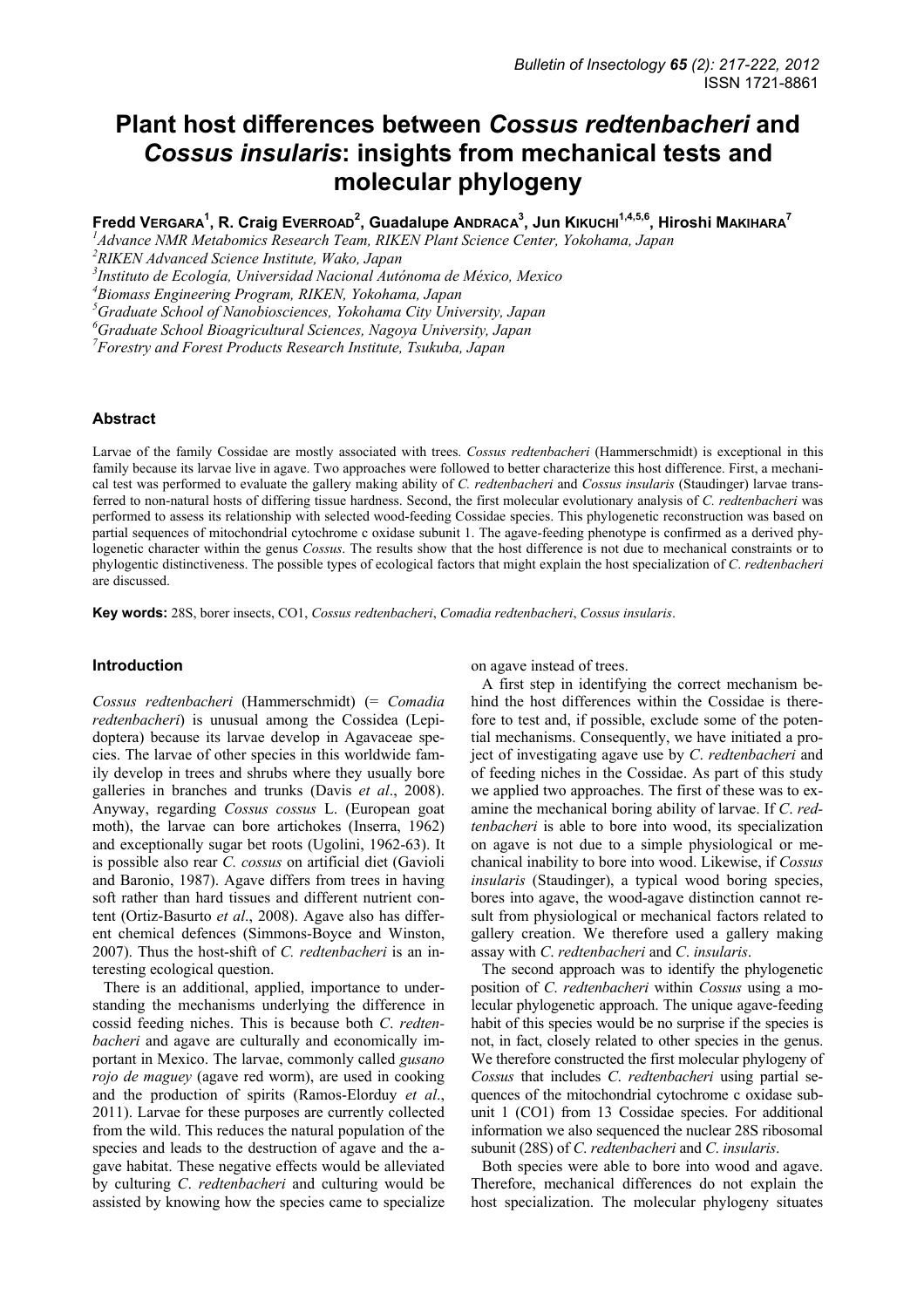*C*. *redtenbacheri* well inside both the wood-boring *Cossidae* and the genus *Cossus* in particular. Thus, the phylogeny does not explain the host specialization. The agave specialization is thus an ecological feature that requires further explanation.

# **Materials and methods**

#### **Insects**

*C. redtenbacheri* is found mainly in Mexico. Larvae were collected from agave plants in the federal state of Hidalgo, central Mexico, in July 2011. *C. insularis* is distributed entirely within Asia. Its larvae were collected from willow trees (*Salix nipponica* Franchet et Savatier) in Ibaraki prefecture, Japan, in June 2011.

# Gallery making tests

In order to examine the mechanical ability of the two species, we tested *C*. *redtenbacheri* from agave in wood and *C*. *insularis* from wood in agave. *C*. *redtenbacheri*  was tested in branches of pear trees obtained from a farm close to the site where *C*. *redtenbacheri* had been collected in Mexico. Pear was chosen because *C*. *insularis* can live in this tree in Japan (Nakanishi, 2005). Tunnels of approximately 10 mm diameter and 100 mm long were bored longitudinally in branches with a power drill. These dimensions are within the size range of tunnels bored naturally by *C*. *insularis*. Four tunnels were drilled in each of three branches. We removed all loose wood and sawdust from the tunnels so as to force the larvae to remove wood themselves. A single larva was then introduced into each tunnel, giving a total of 12 larvae. The tunnel openings were then sealed with caps of the same wood.

*Agave americana* L. plants were purchased from Nagashima Shokubutsuen (Kagoshima, Japan). Five leaves were removed from the stem and enclosed together with 15 late instar *C*. *insularis* larvae in a plastic box.

The pear branches and the agave leaves were then kept at room temperature for three weeks during which the activity of the larvae was observed.

# Phylogenetic position

We examined the position of *C*. *redtenbacheri* within the cossid CO1 phylogeny. If its position does not fall within the clade of wood-boring cossid species then its feeding niche is phylogenetically determined. However, if the species lies within the phylogeny then the distinction in feeding niche is not phylogenetic but more likely to be ecological. The mitochondrial CO1 gene was chosen for a combination of reasons. It is practical because easily PCR-amplified from Lepidopteran DNA. It is useful because all insects possess the CO1 locus, enabling comparison of distant relatives. CO1 is frequently sequenced from insects in general (including cossids) because the Consortium for the Barcode of Life has adopted CO1 as the standard for DNA bar coding (http://www.barcoding.si.edu/protocols.html). CO1 has also been recently elected as a standard tool for molecular taxonomy and identification (Ratnasingham and Hebert, 2007). CO1 sequences are thus available for more cossid species than sequences of any other gene. Experimental data have shown that CO1 discriminates well between insect species and provides a good phylogenetic signal (Wilson, 2010). If insect species have dissimilar CO1 sequences they are very unlikely to be closely related (Smith *et al*., 2009).

In contrast to the mitochondrial CO1, 28S is a nuclear gene. Again, species with dissimilar 28S sequences are unlikely to be closely related. Species where neither CO1 nor 28S are dissimilar are very likely to be from the same genus and certainly within the same clade.

# DNA extraction, amplification and sequencing

DNA was extracted from 10 larvae of *C*. *redtenbacheri* and 10 larvae of *C*. *insularis*. None of the larvae used for phylogenetics had been used in gallery making tests but were co-collected from the same natural populations at the same time and location. The larvae were first stunned by chilling at  $4^{\circ}$ C for 10 minutes. Their bodies were cleaned by rubbing them against a tissue soaked with 70% ethanol to remove contaminating DNA. The larvae were then decapitated and their legs cut off. DNA was then immediately extracted only from the legs using the Qiagen DNEasy<sup>®</sup> blood  $&$  tissue kit (Maryland, USA, cat. 60504) following the manufacturers protocol for purifying total DNA from animal tissues based on a spin-column. Whole bodies were not extracted because Cossidae larvae have been reported to display entomophagy (Ichikawa and Ueda, 2009) and DNA from other insect species might be present in their guts. The extracted DNA was PCR-amplified using  $0.5 \mu L$  of the forward and reverse primers (50 mM, Operon, table 1), 4 µL dNTPs (2.5 mM each, Takara, Japan, cat. 4030), 5 µL 10x ExTaq buffer (Takara, Japan, cat. 9152A), 0.25 µL ExTaq (5 U µL<sup>-1</sup>, Takara, Japan, cat. RR01A),  $1 \mu L$  of the DNA template solution and 38.5 µL sterile water. PCR thermocycling occurred at one cycle of 120 s at 94 °C, five cycles of 40 s at 94 °C, 40 s at 45 °C, and 60 s at 72 °C, followed by 36 cycles of 40 s at 94 °C, 40 s at 51 °C, and 60 s at 72 °C, with a final cycle of 300 s at 72 °C (Fisher and Smith, 2008). The PCR products were separated by electrophoresis on a 2.5% agarose gel and purified using the QIAquick® gel extraction kit (Qiagen, Hilden, Germany, cat. 28706) following the manufacturer's protocol for gel extraction using a microcentrifuge. The purified PCR products were bidirectionally sequenced using the original PCR primers with BigDye v3.1 on an ABI 3730xl DNA Analyzer (Applied Biosystems).

**Table 1**. Primer pairs used with *C. redtenbacheri* and *C. insularis* to amplify the mitochondrial gene CO1 and the nuclear 28S ribosomal RNA gene (Fisher and Smith, 2008).

| Primer<br>name | Primer sequence $(5^{\circ} - 3^{\circ})$ | Amplicon<br>region |
|----------------|-------------------------------------------|--------------------|
| LenF1          | ATTCAACCAATCATAAAGATATTGG                 | CO <sub>1</sub>    |
|                | LepR1 TAAACTTCTGGATGTCCAAAAAATCA          | CO <sub>1</sub>    |
| D2B            | GTCGGGTTGCTTGAGAGTGC                      | 28 <sub>S</sub>    |
| D3Ar           | <b>TCCGTGTTTCAAGACGGGTC</b>               | 28S                |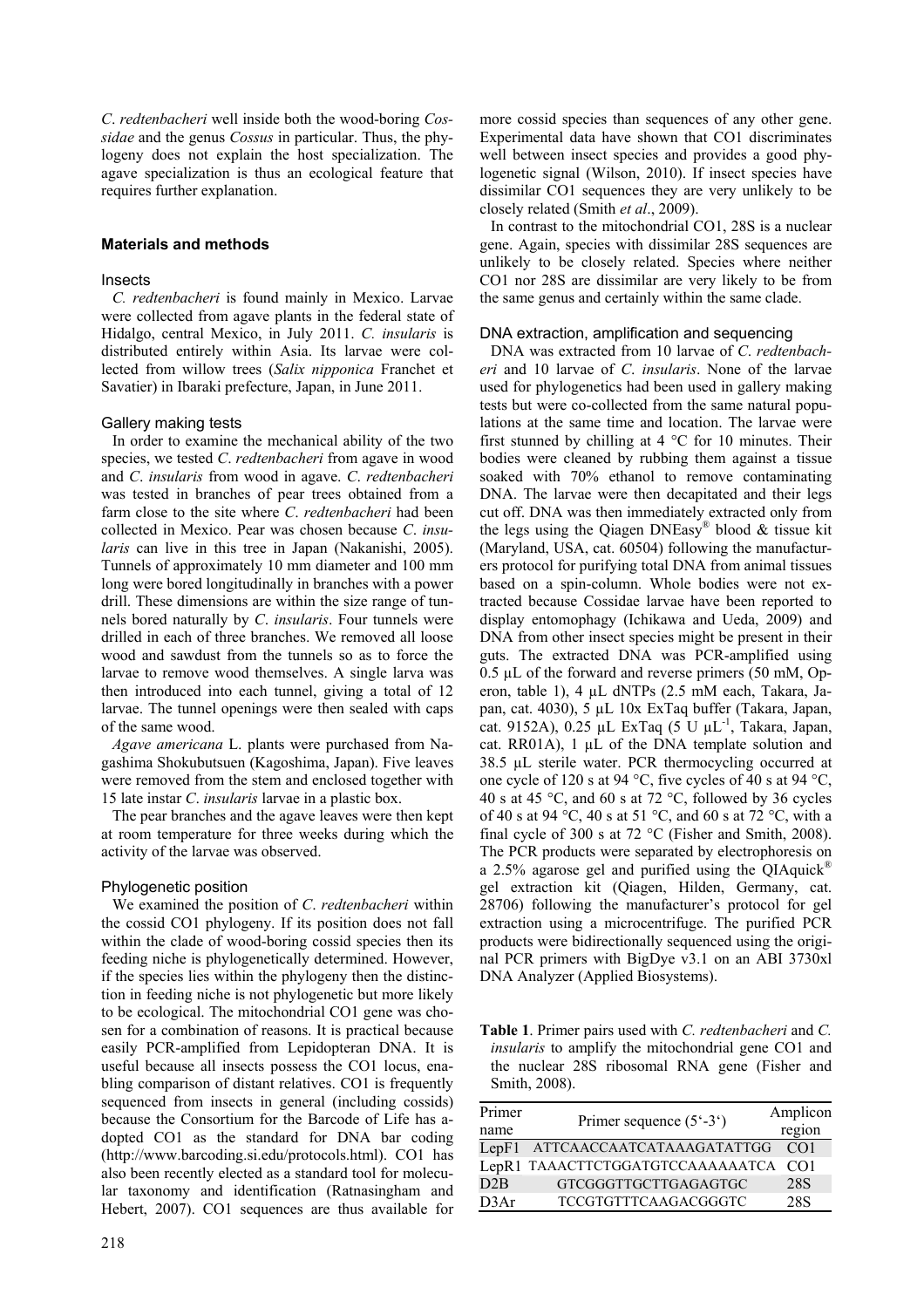Nucleotide sequence editing, alignment, and phylogenetic reconstruction

Sequences were visually examined for quality using CodonCode Aligner (Codon Code Corporation, Dedham, MA). Poor-quality ends and primers were manually trimmed and ambiguous or low-quality bases (quality score <20) were edited. For each sample, forward and reverse reads were used to create a consensus sequence using BioEdit v.7 (Hall, 1999). These resulting sequences were aligned with ClustalX2.0.5 (Larkin *et al*., 2007). After masking positions within the alignment that contained gaps, similarity matrices for aligned CO1 and 28S rRNA gene sequences were obtained using BioEdit. An additional 14 CO1 nucleotide sequences from selected Cossidae were subsequently aligned to the study sequences using Clustal (table 2). These were subjected to phylogenetic analyses. Maximum parsimony was performed in PAUP\* v.4 beta (Swofford, 2003), with 10 replicates of the heuristic search option with TBR branch-swapping and random sequence addition. Maximum likelihood (ML) was performed with PhyML online (Guindon and Gascuel, 2003; Guindon *et al*., 2010) with the ML tree taken from the best of five starting trees obtained by BIONJ (Gascuel, 1997) with NNI and SPR tree rearrangements and branch length and topology optimization. Bayesian analysis was performed using MrBayes v.3.1.2 (Huelsenbeck and Ronquist, 2001). Two independent runs of four chains (one cold) of 500,000 Metropolis-coupled Markov chain Monte Carlo generations were run (until the deviation of split frequencies was  $\leq 0.01$ ), with sample trees taken every 100 generations. A majority rule consensus tree was constructed from these 5000 saved trees with a burn-in of 2000 trees. Both ML and Bayesian analyses were run with models conforming to GTR+I+G, with model parameters estimated by the respective program. Parsimony and ML analyses were bootstrap pseudoreplicated 100 times.

#### **Results**

*C. redtenbacheri* was able to bore into wood and *C. insularis* into agave. Furthermore the newly obtained *C*. *redtenbacheri* CO1 sequences formed their own clade within a larger monophyletic grouping of *Cossus* spp.

The late instar *C*. *redtenbacheri* larvae bored into pear branches producing wood fragments. They used these fragments to make their cocoons (figure 1a). *C*. *insularis* late instar larvae easily bored into agave leaves and stems. They were able to produce tunnels and, despite the softness of the agave tissue, keep the tunnels from collapsing. The agave leaves darkened considerably a few days after the larvae had started boring into them (figure 1b).

The CO1 sequences for *C*. *redtenbacheri* and *C*. *insularis* were highly similar. Based on the resulting 588 base-pair alignment, two unique sequences were identified from the *C*. *redtenbacheri* samples and one unique sequence was identified from the *C*. *insularis* samples. These *C*. *redtenbacheri* sequences were 87.0 and 86.7% similar to the *C*. *insularis* sequence, and were 99.6% similar to each other. Only one representative of each unique sequence was used in phylogenetic reconstruction.

The 28S rRNA gene sequences from the two species were also very similar. One A+G polymorphism was recorded at the aligned position 477 in *C*. *redtenbacheri*, Genbank accession number JN673374, and coded as R for downstream analyses. Identity matrix values for nucleotide sequences of this gene showed that there was only one genotype for each population. These were 85.0% similar to each other. Eight indels were recorded (table 3), for all of which alignment gaps were inserted into the *C*. *insularis* sequence. Excluding these gapped positions, the similarity between the two groups was 91.3%.

The Cossidae phylogeny based on partial CO1 sequences showed that *C*. *redtenbacheri* forms a monophyletic clade with the other *Cossus* species (figure 2).

| Species                                    | GenBank    | Zoological State Collection, Munich |
|--------------------------------------------|------------|-------------------------------------|
| Archaeoses pentasema (Lower)               | GU828800.1 |                                     |
| Cossus cossus 1                            | GU828604.1 |                                     |
| Cossus cossus 2                            |            | GWORL447-09                         |
| Cossus cossus 3                            |            | GWOR4165-09                         |
| Cossula coerulescens Schaus                | GU828562.1 |                                     |
| <b>Cossus insularis 28S</b>                | JN673373   |                                     |
| Cossus insularis CO1                       | JN673375   |                                     |
| Cossus redtenbacheri 28S                   | JN673374   |                                     |
| Cossus redtenbacheri 1 CO1                 | JN673376   |                                     |
| Cossus redtenbacheri 2 CO1                 | JN673377   |                                     |
| Endoxyla secta Lucas                       | GU929764.1 |                                     |
| Givira mucida (Edwards)                    | GU828543.1 |                                     |
| Indarbela obliquifasciata Mell             | GU828829.1 |                                     |
| Metarbelinae sp.                           | GU828771.1 |                                     |
| Phragmataecia castaneae (Hubner)           | GU828623.1 |                                     |
| Prionoxystus macmurtrei (Guerin-Meneville) | GU087518.1 |                                     |
| Prionoxystus robiniae Peck 1               | GU090140.1 |                                     |
| Prionoxystus robiniae 2                    | GU090139.1 |                                     |
| Trigonocyttara clandestina Turner          | GU828808.1 |                                     |

**Table 2**. Accession numbers for gene sequences of the Cossidae species used in this study. New sequences are in bold.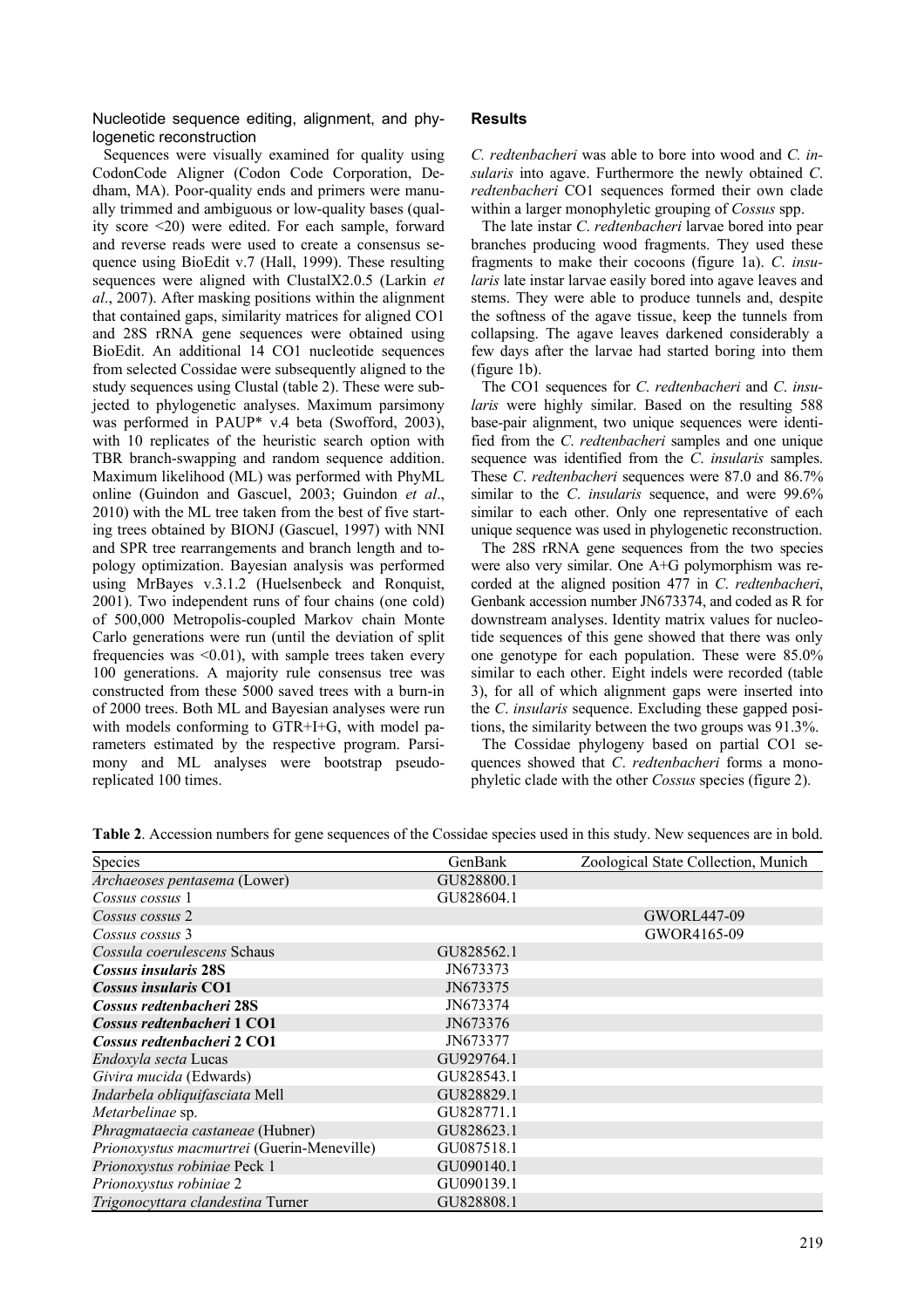

**Figure 1**. Gallery making: **a**, larvae of *C. redtenbacheri* (from agave) showing wood fragments created by the larvae boring into wood: **b**, larvae of *C. insularis* (from trees) bored easily into agave leaves and stems. Larval boring caused considerable darkening of the agave leaves, at right. For comparison, a leaf that remained untouched by the larvae is shown at left. The red arrow points to a larva that bored into the agave leaf. (In colour at www.bulletinofinsectology.org)

**Table 3**. Indels detected by comparing the 28S sequences of *C. redtenbacheri* and *C. insularis*. *C*. *redtenbacheri* always showed the longest sequence.

| Aligned position in C. redtenbacheri |                     |
|--------------------------------------|---------------------|
| (Genbank accession number            | Indel sequence      |
| JN673374)                            |                     |
| 172                                  | <b>GT</b>           |
| 184                                  | GA                  |
| 202                                  | <b>CGCGCGT</b>      |
| 305                                  | <b>ATCG</b>         |
| 328                                  | <b>TCGT</b>         |
| 340                                  | AAGGTG              |
| 387                                  | <b>ATTGCTTCTTGC</b> |
| 504                                  |                     |

# **Discussion**

The different feeding niches are not the result of mechanical or physiological constraints because larvae of both species were able to bore successfully in both agave and in wood. Wood is much harder than agave tissue but nevertheless, larvae of the agave-feeding *C. redtenbacheri* had the mechanical ability to bore into pear wood. This was clear by the presence of wood fragments in the cocoons. These fragments must have been produced by the larvae because fragments left behind by the drill were carefully removed. The larvae were also able to survive in wood for three weeks and to pupate. Larvae of *C. insularis*, likewise, were able to bore in agave leaves and form suitable burrows. The duration of these experiments was sufficient to require boring by the larvae of both species. They may not have needed to bore for food as cossids may feed in nature on the fungal hyphae we observed growing in galleries. They may also feed on invertebrates in nature, as other *Cossus* species have been reported to do (Ichikawa and Ueda, 2009). Boring by the larvae themselves was adequately demonstrated by the wood fragments and gallery extensions. Given the ability of both species to bore and survive in the alternative host, other reasons must be invoked to explain the different feeding niches of these insects.

Because the CO1 sequences are very similar *C*. *redtenbacheri* is unlikely to be part of a separate, "agavefeeding" clade unrelated to wood-feeding *Cossus*. This phylogenetic reconstruction was not aimed at producing a general phylogeny of Cossidae. For this purpose use of a single gene would have been inadequate. It was aimed rather at demonstrating that *C*. *redtenbacheri* is not genetically distant from the wood boring *Cossus* species. For this purpose using CO1 is sufficient, especially given the lack of publicly available 28S sequences for close relatives of *C*. *redtenbacheri* and *C*. *insularis*. One possible alternative mechanism explaining the feeding niche is the difference in nutritive content of wood and agave. Such a mechanism is known in other groups (Kohyama *et al*., 2012). According to the slow growth/high mortality hypothesis insects feeding on low-quality hosts suffer higher enemy caused mortality owing to the longer period spent in vulnerable larval stages compared with conspecifics feeding on high-quality hosts (Häggström and Larsson, 1995). Wood has few free low molecular weight nutrients whereas agave has many. Agave is particularly rich in water soluble, low molecular weight sugars, mainly inulin and other fructans and amino acids (Michel-Cuello *et al*., 2008). Under laboratory conditions, *C*. *insularis* larvae feeding in wood need up to two years before pupating (Cheng *et al*., 2002). Under similar conditions larvae of *C*. *redtenbacheri* kept in agave pupate in about six months (Llanderal-Cázares *et al*., 2007). Future investigations should estimate the larval survival of *Cossus* species living in agave and trees to test if there is any correlation between food quality and mortality.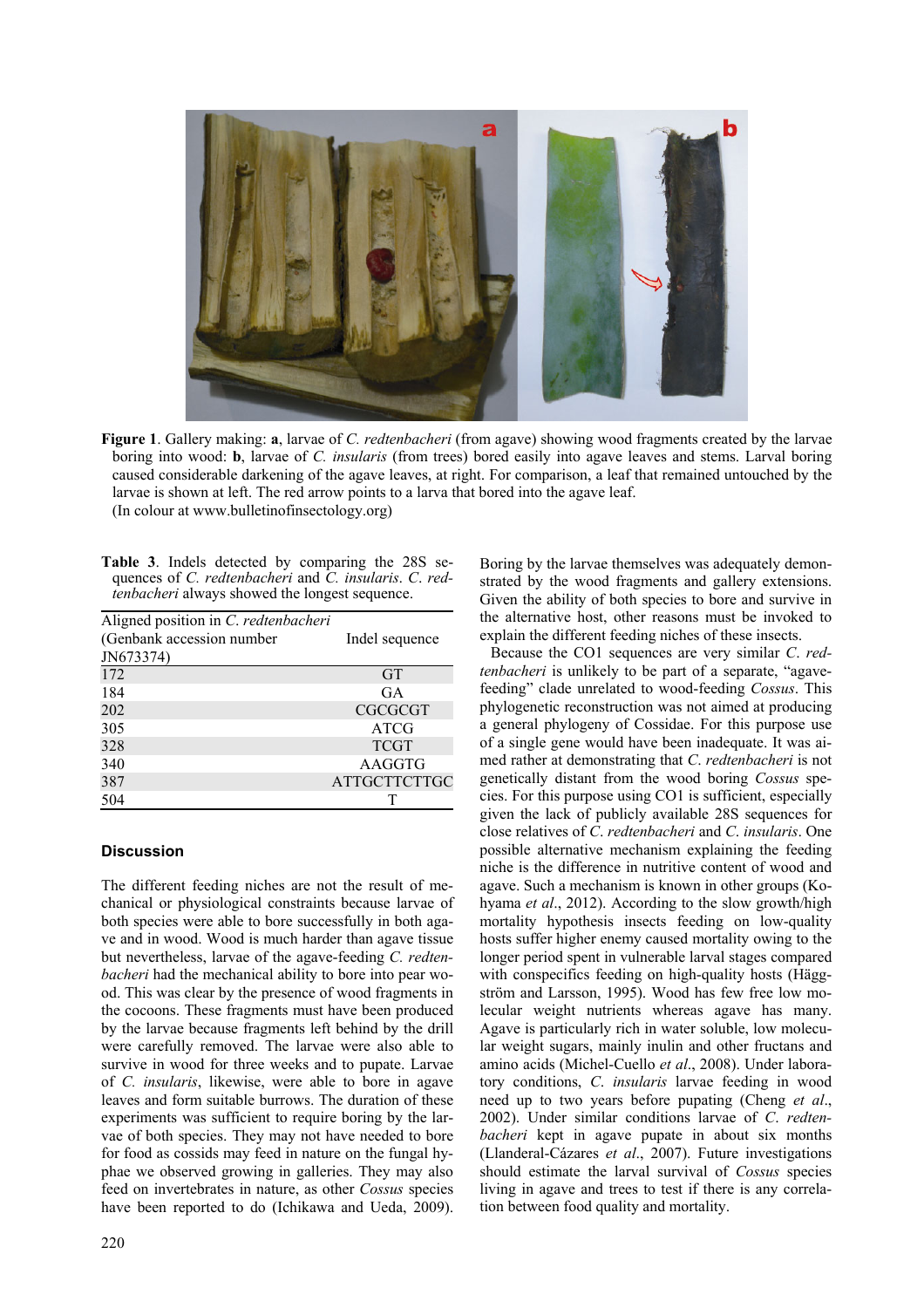

**Figure 2**. Unrooted maximum likelihood (ML) reconstruction of selected Cossidae based on a 588-nt fragment of available CO1 sequences. Bootstrap support of 50 for ML and of 50 for maximum parsimony (MP), and Bayesian posterior probabilities  $\geq$  = 0.7, are only given at nodes supported by all three methods (o). Good phylogenetic resolution was not achieved for all taxa but the section of the tree with phylogenetic resolution (solid lines) supports a monophyletic relationship between the agave specialist *C*. *redtenbacheri* (in red) and the other members of the genus *Cossus* that specialize on trees (in green). New sequences are in bold. Accessions numbers after species names correspond to GenBank or the Zoological State Collection, Munich (\*). (In colour at www.bulletinofinsectology.org)

A further mechanism may be secondary plant chemistry. This is a well known cause of the evolution of different feeding niches (Janz, 2011). Steroidal saponins are well known constituents of agave plants (Simmons-Boyce and Winston, 2007). They, or other components, might be toxic to insects. The distinct feeding niche of *C*. *redtenbacheri* may thus have a basis in tuned detoxifying mechanisms that it has evolved against these plant chemicals. These mechanisms may be absent from other Cossidae. Both these alternatives, and others, require future investigation into the differences between feeding niches in the family Cossidae. The results in this paper, however, already exclude mechanical mechanisms related to tunnel creation. Further, the first molecular phylogenetic analysis of *C*. *redtenbacheri* (agave) with other *Cossus* (wood) confirms that these different feeding niches exist within the genus *Cossus.*

#### **Acknowledgements**

We acknowledge Kana Yamashita (FFPRI) and Yoshiyuki Ogata (RIKEN PSC) for helping to collect insects in Ibaraki prefecture and Andrew J. Davis (MPICE, Jena, Germany) for useful comments during the preparation of this manuscript. Financial support was provided by the Japan Society for the Promotion of Science and the Foreign Postdoctoral Program of RIKEN.

#### **References**

CHENG X., NAKAMUTA K., MASAHIKO T., NAKASHIMA T., 2002.- Biological and behavior studies on a willow tree borer, *Cossus insularis* (Staudinger) (Lepidoptera: Cossidae) in Tsukuba, Japan.- *Annual Meeting of the Entomological Society of America*.